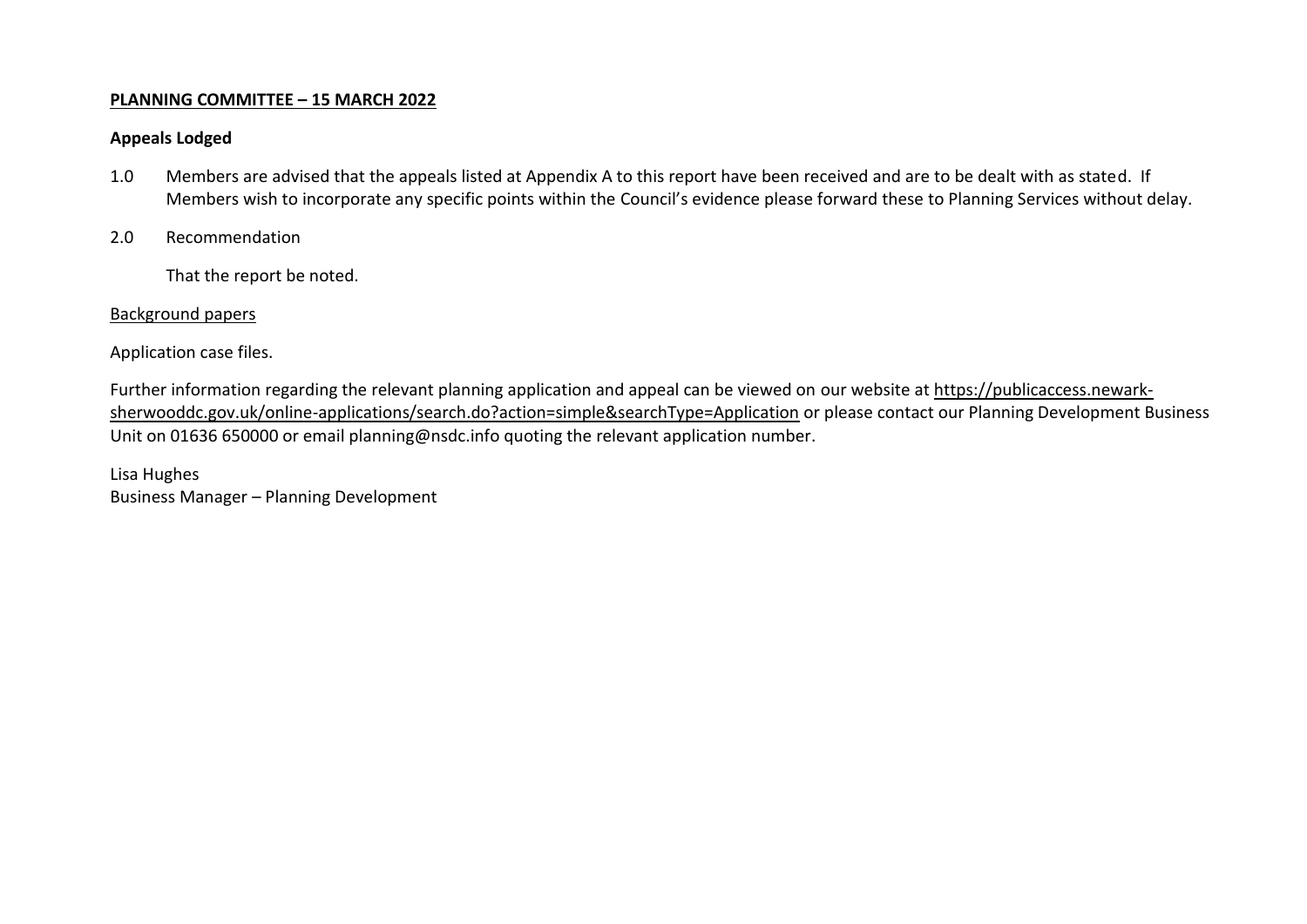## **Appendix A: Appeals Lodged received between 29 January 2022 and 1 March 2022**

| <b>Appeal reference</b> | <b>Application number</b> | <b>Address</b>          | Proposal               | Procedure                     | <b>Appeal against</b>   |  |  |  |
|-------------------------|---------------------------|-------------------------|------------------------|-------------------------------|-------------------------|--|--|--|
|                         |                           |                         |                        |                               |                         |  |  |  |
| APP/B3030/D/21/328988   | 21/01614/HOUSE            | 188 Mansfield Road      | Construct concrete     | Fast Track Appeal             | Refusal of a planning   |  |  |  |
| 9                       |                           | Clipstone               | sectional building on  |                               | application             |  |  |  |
|                         |                           | <b>NG21 9AE</b>         | concrete base for      |                               |                         |  |  |  |
|                         |                           |                         | storage.               |                               |                         |  |  |  |
|                         |                           |                         |                        |                               |                         |  |  |  |
| APP/B3030/D/22/329165   | 21/01992/FUL              | Fairfields              | Proposed extensions    | <b>Fast Track Appeal</b>      | Refusal of a planning   |  |  |  |
| 8                       |                           | <b>Station Road</b>     | to existing garage to  |                               | application             |  |  |  |
|                         |                           | Fiskerton               | form an annexe linked  |                               |                         |  |  |  |
|                         |                           | <b>NG25 0UG</b>         | to existing property   |                               |                         |  |  |  |
|                         |                           |                         | via a proposed garden  |                               |                         |  |  |  |
|                         |                           |                         | wall                   |                               |                         |  |  |  |
|                         |                           |                         |                        |                               |                         |  |  |  |
|                         |                           |                         |                        |                               |                         |  |  |  |
| APP/B3030/W/21/32850    | 21/00690/FUL              | Garage House            | Proposed new           | <b>Written Representation</b> | Refusal of a planning   |  |  |  |
| 93                      |                           | <b>Great North Road</b> | dwelling               |                               | application             |  |  |  |
|                         |                           | South Muskham           |                        |                               |                         |  |  |  |
|                         |                           | <b>NG23 6EA</b>         |                        |                               |                         |  |  |  |
| APP/B3030/W/21/32870    | 21/02033/HOUSE            | The Old Coach House     | Single storey rear     | <b>Written Representation</b> | Not determined within 8 |  |  |  |
| 83                      |                           | Maypole Green           | extensions             |                               | weeks                   |  |  |  |
|                         |                           | Wellow                  | incorporating the      |                               |                         |  |  |  |
|                         |                           | <b>NG22 OFE</b>         | retention of existing  |                               |                         |  |  |  |
|                         |                           |                         | rear balcony,          |                               |                         |  |  |  |
|                         |                           |                         | Enlargement of oak     |                               |                         |  |  |  |
|                         |                           |                         | framed porch to front, |                               |                         |  |  |  |
|                         |                           |                         | and fenestration       |                               |                         |  |  |  |
|                         |                           |                         | alterations.           |                               |                         |  |  |  |